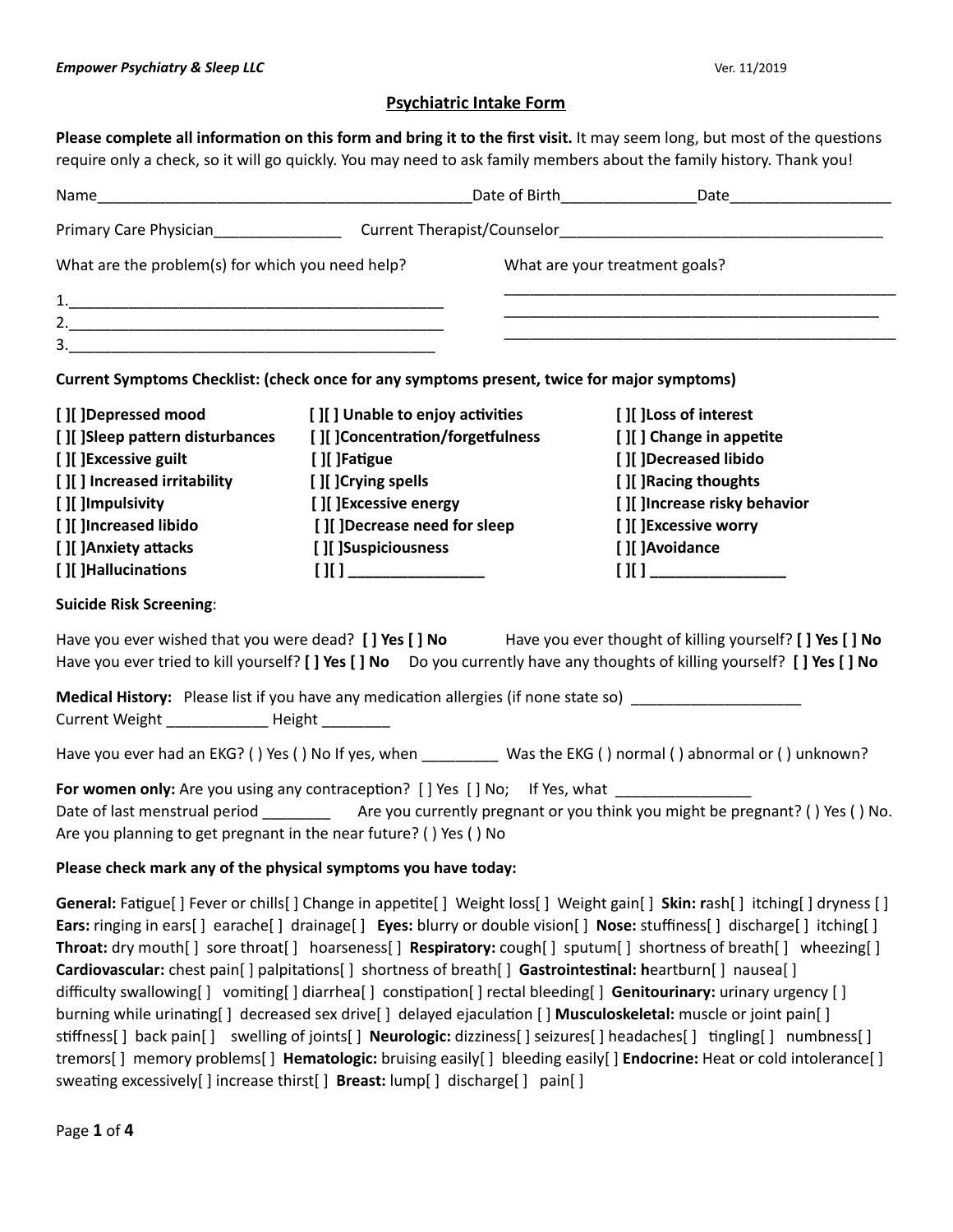**Please list all your current and past medical disorders.**

|                                                             | List ALL current prescription medications and how often you take them: (if none, write none)                                          |                                                                                                                                                                                                                                                             |
|-------------------------------------------------------------|---------------------------------------------------------------------------------------------------------------------------------------|-------------------------------------------------------------------------------------------------------------------------------------------------------------------------------------------------------------------------------------------------------------|
| <b>Medication Name</b>                                      | <b>Total Daily Dosage</b>                                                                                                             | <b>Estimated Start Date</b>                                                                                                                                                                                                                                 |
|                                                             |                                                                                                                                       |                                                                                                                                                                                                                                                             |
|                                                             |                                                                                                                                       |                                                                                                                                                                                                                                                             |
|                                                             |                                                                                                                                       |                                                                                                                                                                                                                                                             |
|                                                             |                                                                                                                                       |                                                                                                                                                                                                                                                             |
|                                                             |                                                                                                                                       |                                                                                                                                                                                                                                                             |
|                                                             |                                                                                                                                       |                                                                                                                                                                                                                                                             |
|                                                             |                                                                                                                                       |                                                                                                                                                                                                                                                             |
|                                                             |                                                                                                                                       |                                                                                                                                                                                                                                                             |
| Past Psychiatric History: Outpatient treatment () Yes () No |                                                                                                                                       |                                                                                                                                                                                                                                                             |
|                                                             | If yes, Please describe when, by whom, and nature of treatment. Reason Dates Treated By Whom                                          |                                                                                                                                                                                                                                                             |
|                                                             |                                                                                                                                       |                                                                                                                                                                                                                                                             |
|                                                             |                                                                                                                                       |                                                                                                                                                                                                                                                             |
|                                                             |                                                                                                                                       |                                                                                                                                                                                                                                                             |
|                                                             | and how helpful they were (if you can't remember all the details, write what you do remember).                                        | Past Psychiatric Medications: If you have ever taken any of the following medications, please indicate the dates, dosage,                                                                                                                                   |
|                                                             |                                                                                                                                       |                                                                                                                                                                                                                                                             |
|                                                             |                                                                                                                                       |                                                                                                                                                                                                                                                             |
|                                                             |                                                                                                                                       | Prozac (fluoxetine) _________________________Zoloft (sertraline)________________________Luvox (fluvoxamine)___________________________<br>Paxil (paroxetine) ____________________Celexa (citalopram)_____________________Lexapro (escitalopram)____________ |
|                                                             | Effexor (venlafaxine) ____________________Cymbalta (duloxetine)_________________                                                      | _Wellbutrin (bupropion) ________________                                                                                                                                                                                                                    |
|                                                             |                                                                                                                                       | Remeron (mirtazapine) _____________Viibryd (Vilazodone) __________________ Desryl (trazodone) _______________                                                                                                                                               |
|                                                             |                                                                                                                                       | Anafranil (clomipramine)_____________Pamelor (nortriptyline)_________________Tofranil (imipramine) _________________                                                                                                                                        |
|                                                             | Elavil (amitriptyline) __________________Tegretol (carbamazepine)_______________                                                      | Lithium_______________________                                                                                                                                                                                                                              |
|                                                             |                                                                                                                                       | Depakote (valproate) ___________________Lamictal (lamotrigine) _________________Topamax (topiramate) ____________                                                                                                                                           |
|                                                             |                                                                                                                                       | Seroquel (quetiapine) _________________Zyprexa (olanzapine)_________________Geodon (ziprasidone) _____________                                                                                                                                              |
|                                                             |                                                                                                                                       | Abilify (aripiprazole) ____________________Latuda (Lurasidone)___________________Saphris (Asenapine)_____________                                                                                                                                           |
|                                                             |                                                                                                                                       | Cariprazine (Vryalar)_________________Clozaril (clozapine) ______________________ Haldol (haloperidol) ________________                                                                                                                                     |
|                                                             |                                                                                                                                       |                                                                                                                                                                                                                                                             |
|                                                             | Prolixin (fluphenazine) _____________________Risperdal (risperidone) ____________                                                     | Ambien (zolpidem) _______________                                                                                                                                                                                                                           |
|                                                             |                                                                                                                                       | Ritalin (methylphenidate) ______________                                                                                                                                                                                                                    |
|                                                             |                                                                                                                                       |                                                                                                                                                                                                                                                             |
|                                                             | Strattera (atomoxetine) ___________________Vyvance___________________<br>Tranxene (clorazepate) ________ Buspar (buspirone) _________ | Xanax (alprazolam) _________________<br>Klonopin (clonazepam) _________________ Valium (diazepam) _____________                                                                                                                                             |

\_\_\_\_\_\_\_\_\_\_\_\_\_\_\_\_\_\_\_\_\_\_\_\_\_\_\_\_\_\_\_\_\_\_\_\_\_\_\_\_\_\_\_\_\_\_\_\_\_\_\_\_\_\_\_\_\_\_\_\_\_\_\_\_\_\_\_\_\_\_\_\_\_\_\_\_\_\_\_\_\_\_\_\_\_\_\_\_\_\_\_\_\_\_\_\_\_\_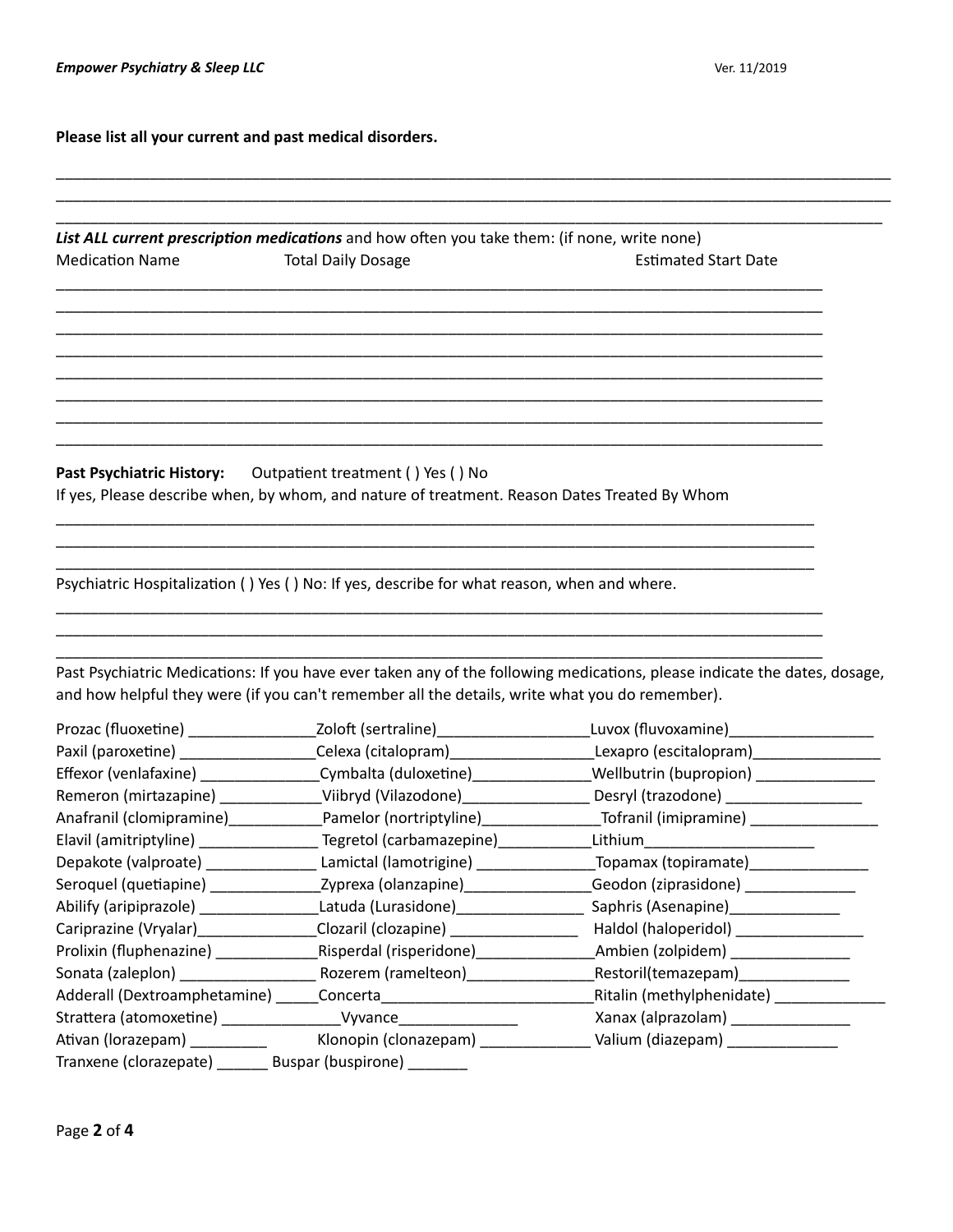#### *Empower Psychiatry & Sleep LLC* Ver. 11/2019

Your **Exercise Level**: Do you exercise regularly? ( ) Yes ( ) No How many days a week do you get exercise? \_\_\_\_\_\_\_\_ How much me each day do you exercise? \_\_\_\_\_\_\_\_\_\_\_\_\_\_\_\_\_\_\_\_\_\_\_\_\_\_\_\_\_\_\_\_\_\_\_\_\_\_\_\_\_\_\_\_\_\_\_\_\_\_\_\_ What kind of exercise do you do?

# **Family Psychiatric History:** Has anyone in your family been diagnosed with or treated for If yes, who had each problem?

|                       | Mother | Father | Sibling | Children | <b>Grand Parent</b> | Other relative |
|-----------------------|--------|--------|---------|----------|---------------------|----------------|
| Bipolar disorder      |        |        |         |          |                     |                |
| Schizophrenia         |        |        |         |          |                     |                |
| Depression            |        |        |         |          |                     |                |
| Post-traumatic stress |        |        |         |          |                     |                |
| Anxiety               |        |        |         |          |                     |                |
| Alcohol abuse         |        |        |         |          |                     |                |
| substance abuse       |        |        |         |          |                     |                |
| Suicide               |        |        |         |          |                     |                |
| Violence              |        |        |         |          |                     |                |

### **Substance Use:** Have you ever been treated for alcohol or drug use or abuse? ( ) Yes ( ) No

| If yes, for which substances? |
|-------------------------------|
|-------------------------------|

If Yes, where were you treated and when? \_\_\_\_\_\_\_\_\_\_\_\_\_\_\_\_\_\_\_\_\_\_\_\_\_\_\_\_\_\_\_\_\_\_\_\_\_\_\_\_\_\_\_\_\_\_\_\_\_\_\_\_\_\_\_\_

# *Alcohol:*

| How many days per week do you drink any alcohol?                                                                 |    |
|------------------------------------------------------------------------------------------------------------------|----|
| What is the average number of drinks you will drink each time?                                                   |    |
| In the past three months, what is the largest amount of alcoholic drinks you have consumed in one day?           |    |
| Have you ever felt you ought to cut down on your drinking or drug use? () Yes () No                              |    |
| Have people annoyed you by criticizing your drinking or drug use? () Yes () No                                   |    |
| Have you ever felt bad or guilty about your drinking or drug use? () Yes () No                                   |    |
| Have you ever had a drink or used drugs in the morning to steady your nerves/get rid of a hangover? () Yes () No | Do |
| you think you may have a problem with alcohol or drug use? () Yes () No                                          |    |
|                                                                                                                  |    |

 $\overline{\phantom{a}}$  ,  $\overline{\phantom{a}}$  ,  $\overline{\phantom{a}}$  ,  $\overline{\phantom{a}}$  ,  $\overline{\phantom{a}}$  ,  $\overline{\phantom{a}}$  ,  $\overline{\phantom{a}}$  ,  $\overline{\phantom{a}}$  ,  $\overline{\phantom{a}}$  ,  $\overline{\phantom{a}}$  ,  $\overline{\phantom{a}}$  ,  $\overline{\phantom{a}}$  ,  $\overline{\phantom{a}}$  ,  $\overline{\phantom{a}}$  ,  $\overline{\phantom{a}}$  ,  $\overline{\phantom{a}}$ 

# *Have you used any street drugs in the past 3 months?* ( ) Yes ( ) No If yes, which ones?

| Have you ever abused prescription medication? () Yes () No; If yes, which ones and for how long?                                                                                                                                                                            |  |  |
|-----------------------------------------------------------------------------------------------------------------------------------------------------------------------------------------------------------------------------------------------------------------------------|--|--|
| Tobacco History: How you ever smoked cigarettes? () Yes () No; Currently? () Yes () No<br>How many packs per day on average? _____________ How many years? __________<br>In the past? () Yes () No How many years did you smoke? _________ When did you quit? _____________ |  |  |

Do you use any other tobacco products?() Yes () No; If Yes, what do you use